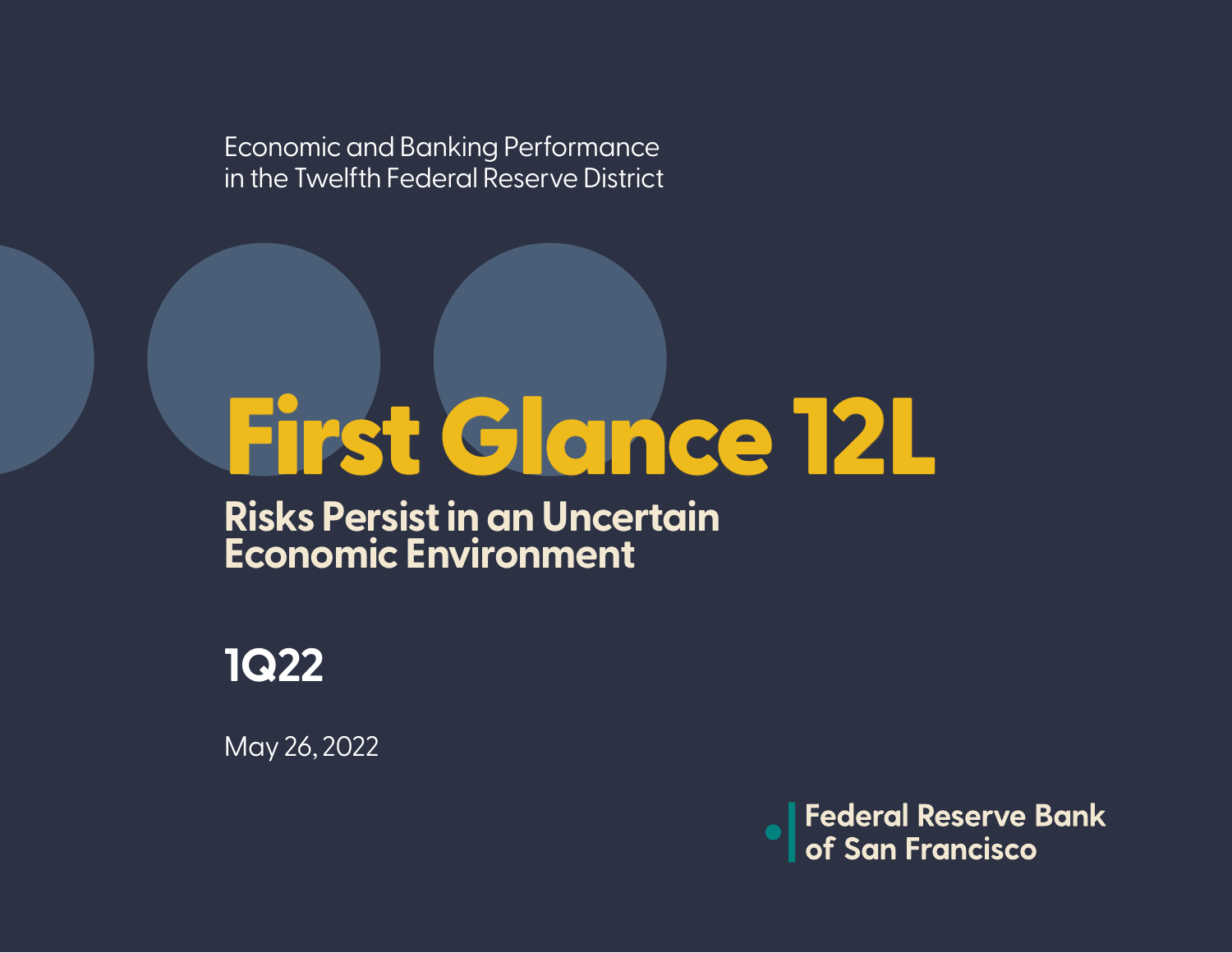## **Key Takeaways**

*First Glance 12L provides a quarterly look at economic and banking conditions within the Twelfth District.* 

**Economy:** The District economy continued to grow robustly in 1Q22. Job growth slowed slightly but did not stall, despite the COVID-19 surge in January. Unemployment in the District also continued to ease through March, but national data for April showed a slight decrease in employment, which may be due to inflation and lower consumer sentiment. Districtwide home-price growth reaccelerated in Q1, but sales declined on rising mortgage rates. Housing permits issued in the District rose while completions fell on supply chain problems. Commercial real estate (CRE) price growth slowed in most sectors. District CRE fundamentals were strong in the industrial and apartment sectors but weaker for office and retail. Headwinds from inflation and geopolitical tensions may become greater drags in Q2.

**Banking Conditions**: Net loan growth — excluding Paycheck Protection Program (PPP) loans — topped 13% year-over-year on a median basis. The onequarter non-PPP loan growth rate was strong but slowed from 4Q21 due partly to seasonal factors. Profit ratios also slipped at most District banks, led by waning PPP fees. Problem loan levels remained low. Still, receding fiscal stimulus, rising inflation and interest rates, and supply chain and staffing challenges may pressure borrowers prospectively. On-balance sheet liquidity remained high but eased slightly, and rising interest rates hurt bond portfolio values. The shift in banks' asset mix away from liquid instruments and PPP loans crimped risk-based capital measures.

*Note to readers: beginning this quarter, banking statistics are predominantly described on a median basis, which may differ from trimmed averages quoted in prior editions.*

## Table of Contents

|--|--|

#### **Twelfth District Economy**

#### **Twelfth District Bank Performance**

#### **Appendix: Counts, Definitions, Abbreviations**....................................**18**

A product of SF Fed | Supervision + Credit

Primary authors: Judy H. Plock, CFA and Chris Grant

This report is based upon preliminary data from commercial bank Condition & Income (Call) Reports as well as other public sources. Data have been prepared primarily for bank supervisors and bankers. The opinions expressed in this publication are those of the authors. Opinions are intended only for informational purposes, and are not formal opinions of, nor binding on, the Federal Reserve Bank of San Francisco or the Board of Governors of the Federal Reserve System.

Comments or questions: [sf.sc.publications@sf.frb.org](mailto:sf.sc.publications%40sf.frb.org?subject=First%20Glance%2012L%20Comment%20or%20Question)

Press inquiries:<https://www.frbsf.org/our-district/press/>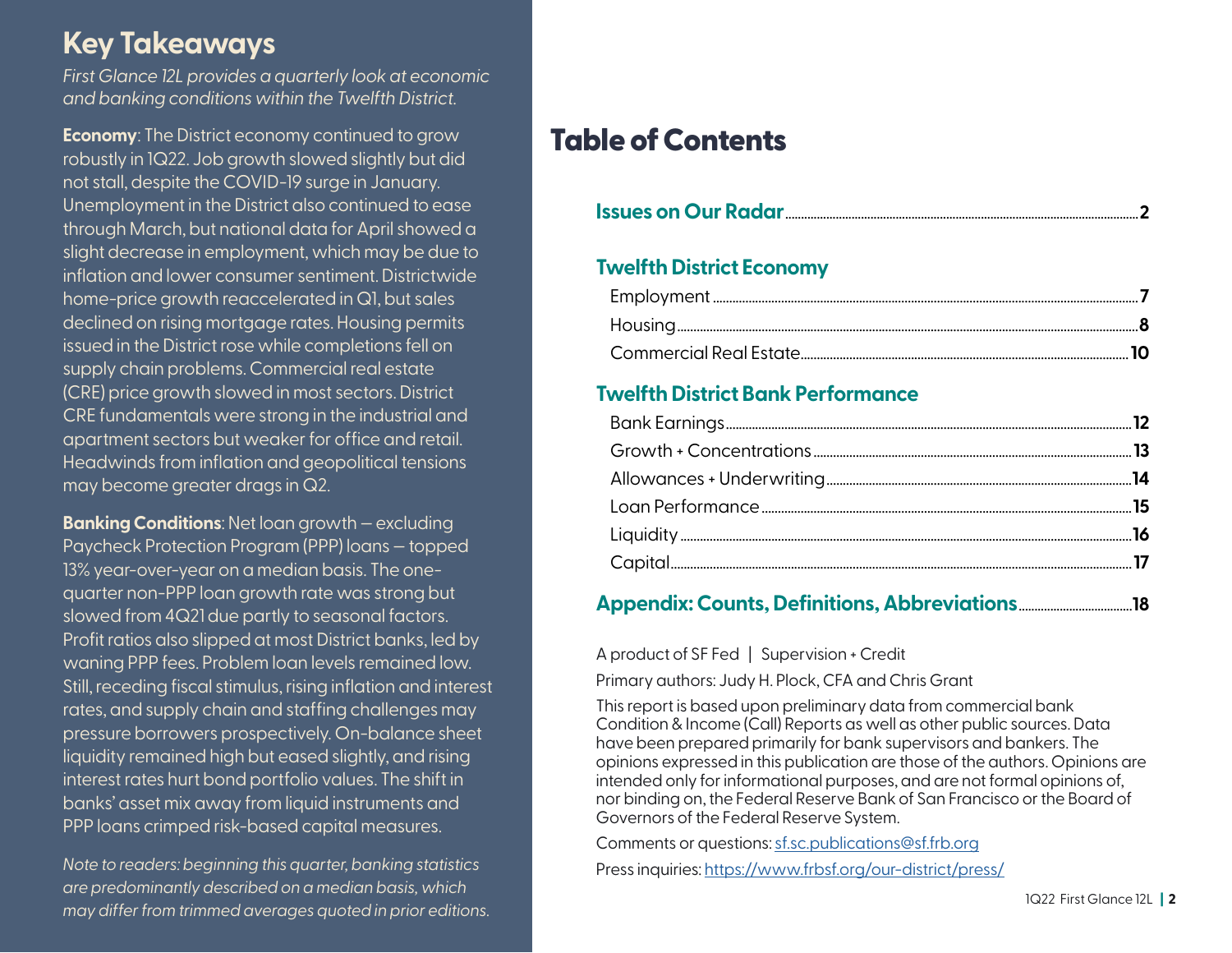#### **Cyberthreats**

- + Cyber remains a top risk given an ever-evolving multitude of threats, particularly amid recent geopolitical developments. Ransomware and supply chain compromises remained the primary cyber issues facing supervised institutions, their customers, and their suppliers. Hybrid work environments have also offered opportunities for attacks against virtual private networks and firewall devices. Common vectors also extend to vulnerabilities in widely distributed software.
- + Cyberattacks from nation-state actors have become more frequent, more damaging, and wider spread. The increase of digital financial services and mobile banking has exponentially expanded the attack surface that criminals can exploit. The Cybersecurity and Infrastructure Security Agency (CISA) continues to address Russian state-sponsored actors' cyber operations, most recently through an [April 20, 2022 Cybersecurity](https://www.cisa.gov/uscert/ncas/alerts/aa22-110a)  [Advisory.](https://www.cisa.gov/uscert/ncas/alerts/aa22-110a)
- + A separate multinational [Cybersecurity Advisory issued on April 27, 2022,](https://www.cisa.gov/uscert/ncas/alerts/aa22-117a) provides details on the top fifteen Common Vulnerabilities and Exposures routinely exploited by malicious actors in 2021 and includes mitigation strategies and patch management resources. The alert was co-authored by cybersecurity authorities from the United States, Australia, Canada, New Zealand, and the United Kingdom.

#### **Bank Secrecy Act/Anti-Money Laundering (BSA/AML) compliance and fraud**

- + BSA/AML monitoring remains heightened because of the District's role in the global economy, the array of activities being conducted by institutions, and the evolving nature of threats and regulatory guidance.
- + FinCEN issued several pieces of guidance to focus financial institutions' efforts on threats stemming from the Russia-Ukraine conflict. Notable communications include an alert discussing red flag indicators of potential sanctions evasions by Russian actors, as well as an advisory on kleptocracy and foreign public corruption that outlines typologies and red flag indicators and emphasizes corruption as a national AML priority.
- + The Office of Foreign Assets Control (OFAC) continues to issue actions to further operationalize U.S. sanctions against Russia. Initial actions targeted Russian state-owned banks Sberbank and VTB Bank and dozens of individuals and business entities from accessing the U.S. financial system. Actions over the past quarter have added dozens of individuals and entities to the sanctions program, including Transkapitalbank (which operates a proprietary internet-based payments channel that has served as an alternative to SWIFT), statecontrolled television stations, and multiple oligarchs.

|  | ī<br>1<br>c                                |                                           |  |
|--|--------------------------------------------|-------------------------------------------|--|
|  | ŏ1<br>$\frac{0}{10}$                       |                                           |  |
|  |                                            |                                           |  |
|  | 000000110100010010010011000110001100011000 |                                           |  |
|  |                                            |                                           |  |
|  |                                            |                                           |  |
|  |                                            |                                           |  |
|  |                                            |                                           |  |
|  |                                            |                                           |  |
|  |                                            |                                           |  |
|  |                                            |                                           |  |
|  |                                            |                                           |  |
|  |                                            |                                           |  |
|  |                                            |                                           |  |
|  |                                            |                                           |  |
|  |                                            |                                           |  |
|  |                                            |                                           |  |
|  |                                            |                                           |  |
|  |                                            |                                           |  |
|  |                                            |                                           |  |
|  |                                            |                                           |  |
|  | 60                                         |                                           |  |
|  |                                            |                                           |  |
|  |                                            |                                           |  |
|  |                                            |                                           |  |
|  |                                            |                                           |  |
|  |                                            |                                           |  |
|  |                                            |                                           |  |
|  |                                            |                                           |  |
|  |                                            |                                           |  |
|  |                                            |                                           |  |
|  |                                            |                                           |  |
|  |                                            |                                           |  |
|  |                                            |                                           |  |
|  |                                            |                                           |  |
|  |                                            |                                           |  |
|  |                                            |                                           |  |
|  | 01000001110110010                          | 11000111100101001010100011101100101111001 |  |
|  |                                            |                                           |  |
|  |                                            |                                           |  |
|  |                                            |                                           |  |
|  |                                            |                                           |  |
|  |                                            |                                           |  |
|  |                                            |                                           |  |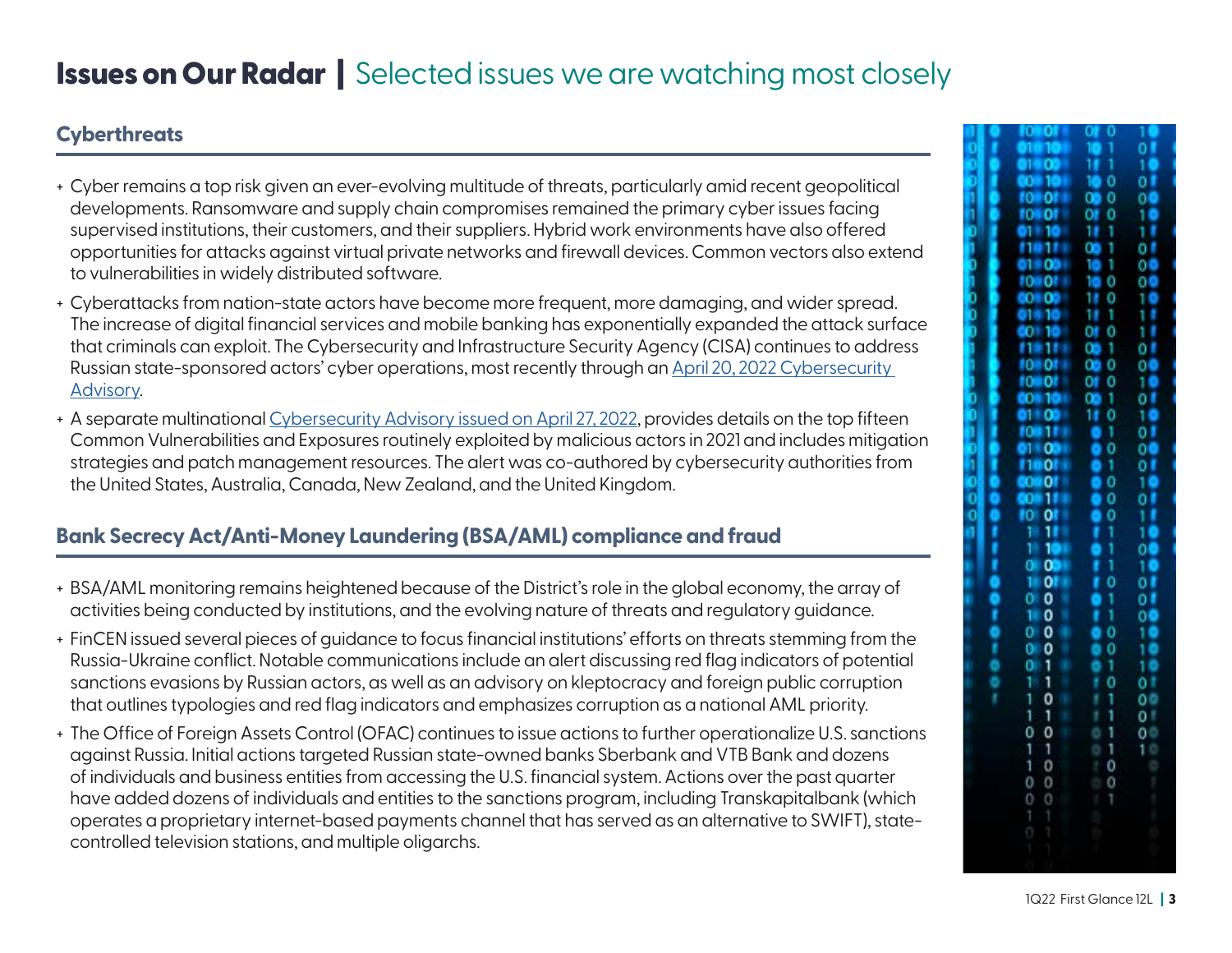#### **CRE concentrations**

- + Nonowner-occupied (NOO) CRE loan concentrations entered the COVID-19 recession below pre-Great Recession peaks, mainly because of lower construction lending volumes over the period.
- + Still, at 230%, the Districtwide median NOO CRE loan-to-capital and allowances ratio remained well above a national equivalent of 123%. Elevated exposures were relatively widespread, with median concentrations in most District states above the U.S. (see table).
- + Net operating income pressures on CRE particularly among lodging, retail, and office properties — heighten concern, especially amid rising interest rates.
- + Low interest rates and fiscal stimulus provided support to the CRE loan segment, but a reversal of those conditions could alter performance.

#### **C&I concentrations**

- + As of 1Q22, District banks' non-PPP C&I balances represented 59% of tier 1 capital plus loan and lease loss allowances on a median basis, comparable to the national average. Lingering or renewed stress on business borrowers — including inflation, evolving supply chain disruptions, and labor shortages — may amplify risks posed by C&I loan exposures.
- + COVID-related surveys by the [National Federation of Independent](https://www.nfib.com/covid-surveys/)  [Businesses](https://www.nfib.com/covid-surveys/) (NFIB), demonstrate the challenges faced by C&I borrowers. Most small businesses surveyed in early March noted that the COVID-19 Omicron surge had impacted their business either mildly (36%), moderately (19%), or significantly (12%). Meanwhile, 81% reported that supply chain disruptions had impacted business at least moderately, and 79% expected disruptions to persist at least six months. Staffing was another ongoing challenge, characterized as mild by 25%, moderate by 18%, and significant by 24% of respondents. Most businesses had increased prices in response to supply chain and labor pressures, with 44% of those that had done so raising prices in excess of 10%.



Excludes owner-occupied CRE; \*Mar. 30 each year (orange dot = max). Source: Bank Call Reports/Uniform Bank Performance Reports.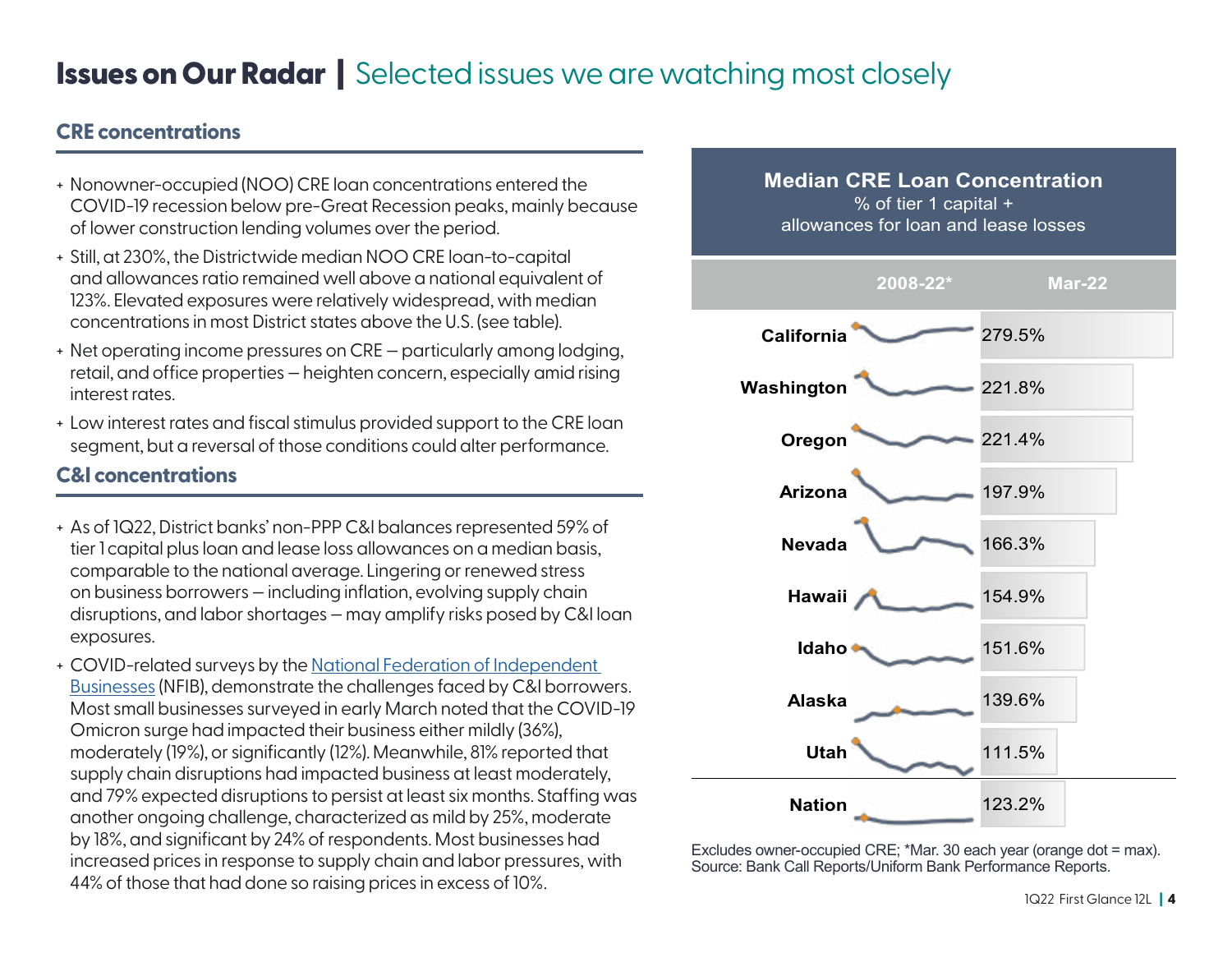#### **Surge deposits**

- + Annual growth in deposits, in particular low/noninterest-bearing nonmaturity deposits (NMDs) remained high but slowed (see chart).
- + A portion of deposit growth since 2019 related to PPP funds placed on deposit. Other stimulus-related funding (e.g., economic impact payments, unemployment insurance benefits, etc.) and caution on the part of customers also contributed.
- + Given limited net loan growth in 2021 tempered by weakened economic activity and PPP forgiveness — banks invested newfound funding in low-yielding, liquid instruments, pressuring asset yields.
- + The stability of recent deposit inflows is uncertain and deposits may become more price sensitive in a rising interest rate environment.

#### **Drought-related impacts**

- + According to the [U.S. Drought Monitor,](https://droughtmonitor.unl.edu/DmData/DataTables.aspx) most land area in the West Climate Region remained in drought through May 3. The intensity of drought has worsened in much of the District in recent months given dry Spring conditions (see chart).
- + Current forecasts from the [National Oceanic and Atmospheric](https://www.cpc.ncep.noaa.gov/index.php)  [Admin.](https://www.cpc.ncep.noaa.gov/index.php) and the [National Interagency Fire Center](https://www.nifc.gov/nicc/predictive/outlooks/monthly_seasonal_outlook.pdf#:~:text=The%20National%20Significant%20Wildland%20Fire%20Potential%20Outlook%20is,fighter%20safety%20and%20effectiveness%2C%20and%20reduce%20firefighting%20costs.) suggest that drought will persist, and that wildfire potential will remain elevated.
- + Drought poses particular challenges for borrowers reliant on water quality and accessibility and contributes to wildfire activity. Recent fires have affected the cost/availability of hazard insurance in some areas, and the ongoing threat of wildfires poses financial and operational risks for banks, their employees, and their customers.
- + Water-related restrictions have been issued in several parts of the West. For instance, Southern California's [Metropolitan Water District](https://www.mwdh2o.com/newsroom-press-releases/metropolitan-cuts-outdoor-watering-to-one-day-a-week-for-six-million-southern-californians/) and the [California State Water Resources Control Board](https://www.waterboards.ca.gov/press_room/press_releases/2022/pr05242022-conservation-emergency-regulations.pdf) have recently announced new drought-related measures.



Source: Bank Call Reports/Uniform Bank Performance Reports.

#### **Drought Severity, West Region**

**Median Total Deposit Growth**

*Percent of land in drought, by severity*



West = Twelfth District plus MT and NM. Source: Univ. of Nebraska-Lincoln, U.S. Dept. of Ag., Nat. Oceanic and Atmospheric Admin., 5/3/2022.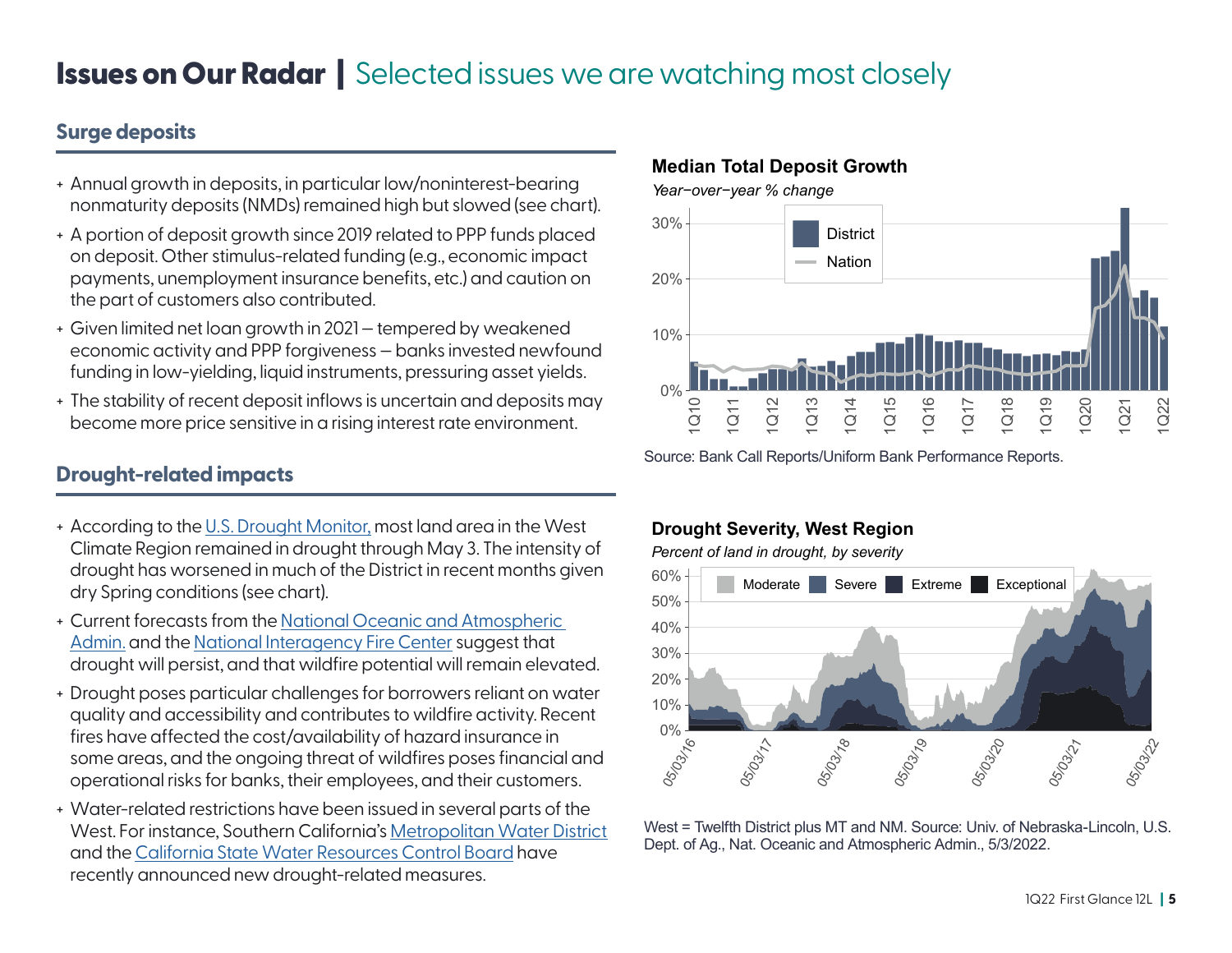#### **Increasing enterprise complexity**

- + Networks of multiple complex third/fourth party relationships, growing use of cloud services, the widening adoption of cryptoasset trading, and acquisition of fee-generating non-bank businesses in response to earnings pressures are drivers for heightened concern. This is especially true if the risk appetite for outsourcing and engaging with non-bank partners gets head of the control environment.
- + Recent extreme volatility in cryptocurrency markets heightens operational and financial risks for institutions that have expanded into crypto-related custody and/or other banking services.

#### **Consumer compliance regulatory developments**

- + Pending rulemaking includes the Consumer Financial Protection Bureau's (CFPB) [Small Business Lending Data](https://www.consumerfinance.gov/rules-policy/rules-under-development/small-business-lending-data-collection-under-equal-credit-opportunity-act-regulation-b/)  [Collection proposed rule](https://www.consumerfinance.gov/rules-policy/rules-under-development/small-business-lending-data-collection-under-equal-credit-opportunity-act-regulation-b/) (published in October 2021, comment period closed) and the [Interagency Community](https://www.federalreserve.gov/consumerscommunities/community-reinvestment-act-proposed-rulemaking.htm)  [Reinvestment Act \(CRA\) proposed rule](https://www.federalreserve.gov/consumerscommunities/community-reinvestment-act-proposed-rulemaking.htm) (published in May 2022, comment period open until August 5, 2022).
- + An [Ask the Regulators/Connecting Communities webinar, CRA Reform Update: Overview of the Interagency CRA](https://bsr.stlouisfed.org/connectingCommunities#104/ask-the-regulators-cra-reform-update-overview-of-the-interagency-cra-notice-of-proposed-rulemaking)  [Notice of Proposed Rulemaking](https://bsr.stlouisfed.org/connectingCommunities#104/ask-the-regulators-cra-reform-update-overview-of-the-interagency-cra-notice-of-proposed-rulemaking) — held May 11 but available on replay — provides an overview of the proposal.
- + In January, the CFPB also sought public comment on [Fees Imposed by Providers of Consumer Financial Products](https://www.consumerfinance.gov/about-us/newsroom/consumer-financial-protection-bureau-launches-initiative-to-save-americans-billions-in-junk-fees/)  [or Services.](https://www.consumerfinance.gov/about-us/newsroom/consumer-financial-protection-bureau-launches-initiative-to-save-americans-billions-in-junk-fees/) The inquiry has garnered thousands of comments (see [Docket ID CFPB-2022-0003](https://www.regulations.gov/docket/CFPB-2022-0003)).

#### **LIBOR transition**

- + As noted in guidance on the Federal Reserve's [LIBOR Transition website,](https://www.federalreserve.gov/supervisionreg/libor-transition.htm) depositories were required to cease new LIBOR-based contracts by year-end 2021. Instruments with tenors beyond June 2023 may require renegotiation, fallback language, and/or an alternative reference rate.
- + Legacy LIBOR exposure among District banks is generally minimal, primarily limited to securities, derivatives, and/ or subordinated debt. Variable rate loans among District banks are generally tied to other indices.
- + The Adjustable Interest Rate (LIBOR) Act (LIBOR Act), signed into law on March 15 as part of the 2022 [Consolidated](https://www.congress.gov/bill/117th-congress/house-bill/2471/text)  [Appropriations Act,](https://www.congress.gov/bill/117th-congress/house-bill/2471/text) outlines a method for replacing LIBOR in legacy contracts that lack a clearly defined or practicable replacement benchmark rate. Among other things, the law requires the Federal Reserve to promulgate, within 180 days, which SOFR-based replacement rate and spread will apply to affected contracts.

*For more information: supervisory and financial stability issues related to these and other topics are explored in the Federal Reserve's semi-annual reports on [Supervision and Regulation](https://www.federalreserve.gov/publications/supervision-and-regulation-report.htm) and [Financial Stability](https://www.federalreserve.gov/publications/financial-stability-report.htm).*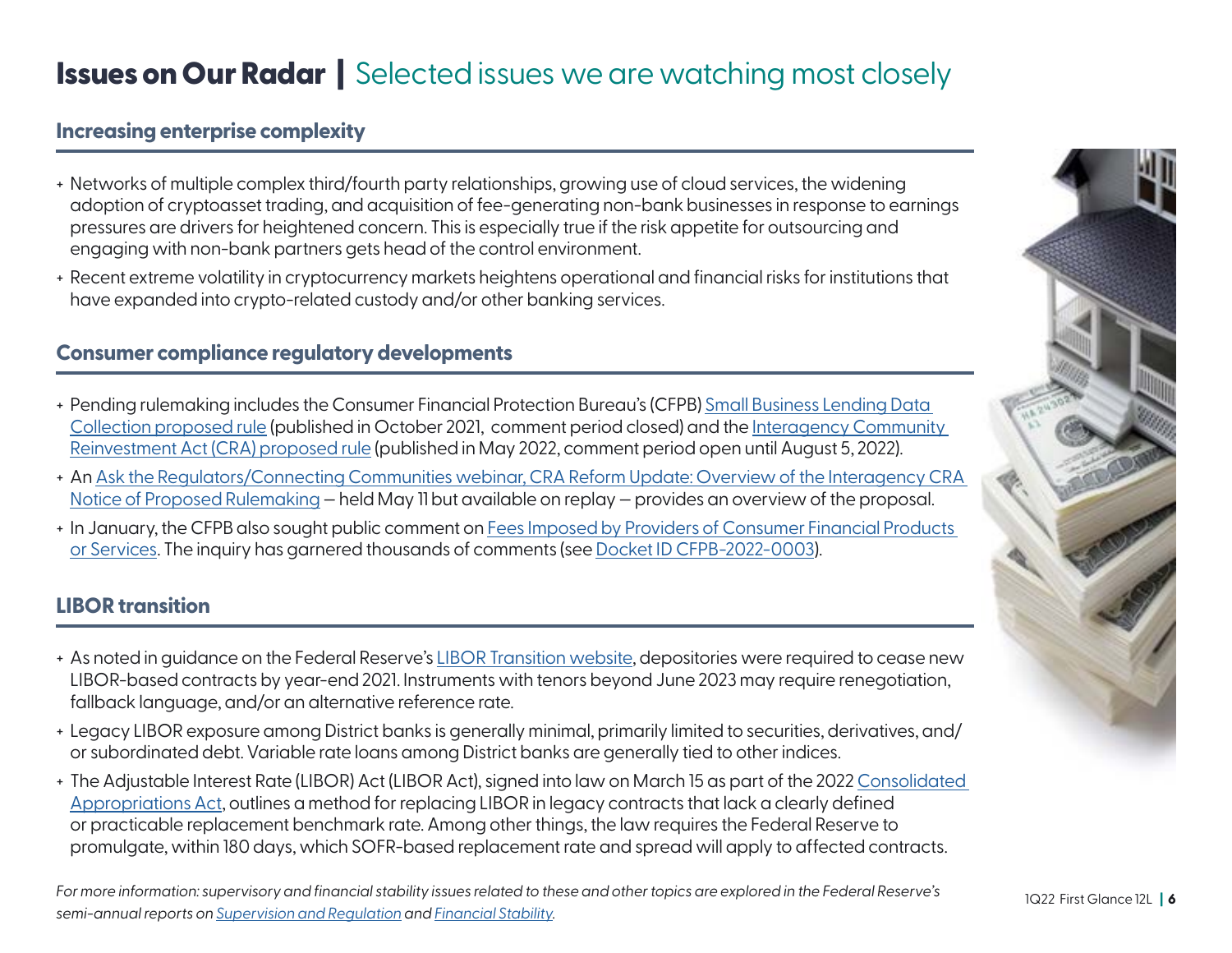## **Twelfth District Economy** | Employment

#### **Job growth eased in the first quarter but remained robust across the District.**

- + District nonfarm payrolls were only 1.0% below their pre-pandemic (February 2020) level as of March 2022, compared to 1.1% below for the nation as a whole (see chart).
- + District job growth eased slightly in the first quarter, to 5.7% year-onyear in March 2022, from 6.1% in December 2021, echoing the national trend. The slowdown was more significant on a month-on-month (annualized) basis: to 2.9% in March, from 4.5% in December, although this partly reflected a normalization following a post-Omicron hiring surge in February.
- + The leisure/hospitality, construction, and education/health services sectors contributed the most to District job growth in the first quarter.
- + Job growth also slowed across District states, but remained particularly strong in Nevada (9.1% year-on-year), California (6.4%), and Hawaii (6.3%) as of March.



**Nonfarm Jobs**



#### **District unemployment rates continued to fall in Q1, but national-level data suggest some softening ahead.**

- + The Districtwide unemployment rate continued to decline rapidly through March 2022, to 4.3%, from 5.0% in December 2021. These gains occurred as labor-force participation increased to 62.3%, which was 0.9 percentage points below the February 2020 rate.
- + State-level unemployment rates also declined across the District (see chart), and labor-force participation increased but remained below pre-pandemic baselines in all states but Oregon and Alaska.
- + As of March 2022, Utah was tied with Nebraska for the lowest unemployment rate in the nation (2.0%).
- + Recent national-level data suggest some softening of the labor market, however. The U.S. unemployment rate was 3.6% in April, unchanged from March, but the number employed declined slightly and underemployment increased. These national-level data may be a harbinger of a slowdown in the District in the coming months.



Source: Bureau of Labor Statistics.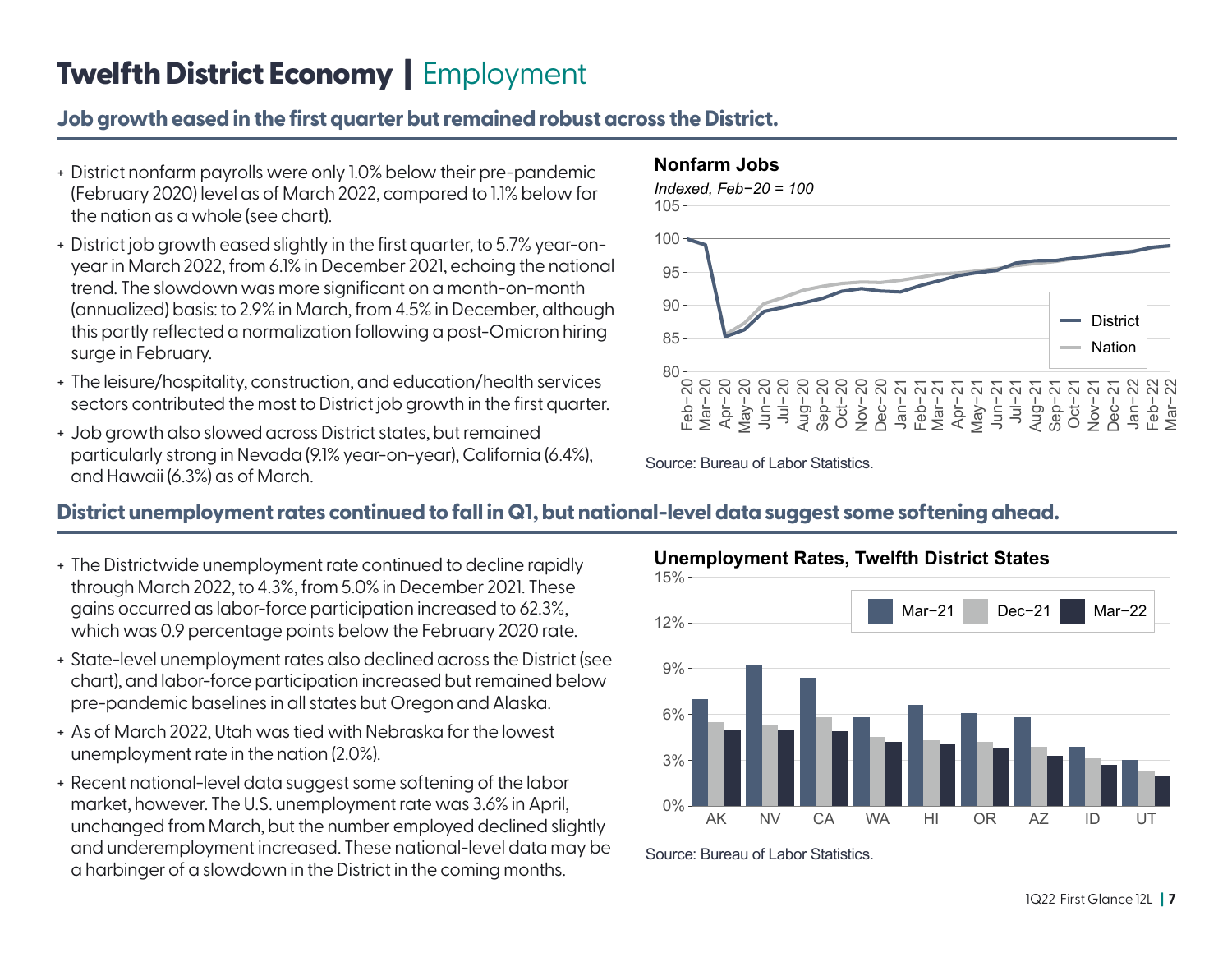## **Twelfth District Economy | Housing**

#### **Home-price growth reaccelerated in Q1 as housing affordability continued to deteriorate.**

- + Single-family home-price growth in the District reaccelerated in Q1, to 21.8% year-on-year in March, after cooling slightly in late-2021. This compared to a national average price growth rate of 20.9%.
- + Price trends were mixed across District states in recent months, although all states saw fast growth relative to pre-pandemic standards (see chart). Price growth accelerated in Nevada and California during the quarter and continued to cool in Idaho, while it stayed steady in most other District states.
- + Housing affordability across the District continued to fall sharply over the past year, per the Wells Fargo/NAHB Housing Opportunity Index), despite large increases median family incomes in all District states. With mortgage rates rising quickly, affordability may deteriorate further in the coming quarters unless price growth slows substantially.



Index covers attached and detached single-family homes, including distressed sales. Source: CoreLogic.

#### **Home sales declined through April 2022 as mortgage rates increased, but supply remained tight.**

- + Existing and new single-family home sales in the West region declined in 2022, likely due to a combination of rising mortgage rates, affordability constraints, and low supply (see chart). By April 2022, new home sales reached their lowest level since late-2018 (excepting the sharp plunge at the start of the pandemic), while existing home sales had returned to their pre-pandemic range.
- + Housing supply remained very tight across the District through April 2022, when for-sale inventories were equal to 1.1 month's of sales — roughly even with levels seen in late-2021 and compared to 2.6 months' just before the pandemic (per Redfin).
- + Some Q1 purchases may have been pulled forward as buyers anticipated further increases in mortgage rates, so sales could decrease more quickly in the coming months.

#### **Single−Family Home Sales, West Region**



West = District plus CO, MT, NM, and WY. Sources: National Association of Realtors® (© 2022, reprinted with permission), Census Bureau, Freddie Mac.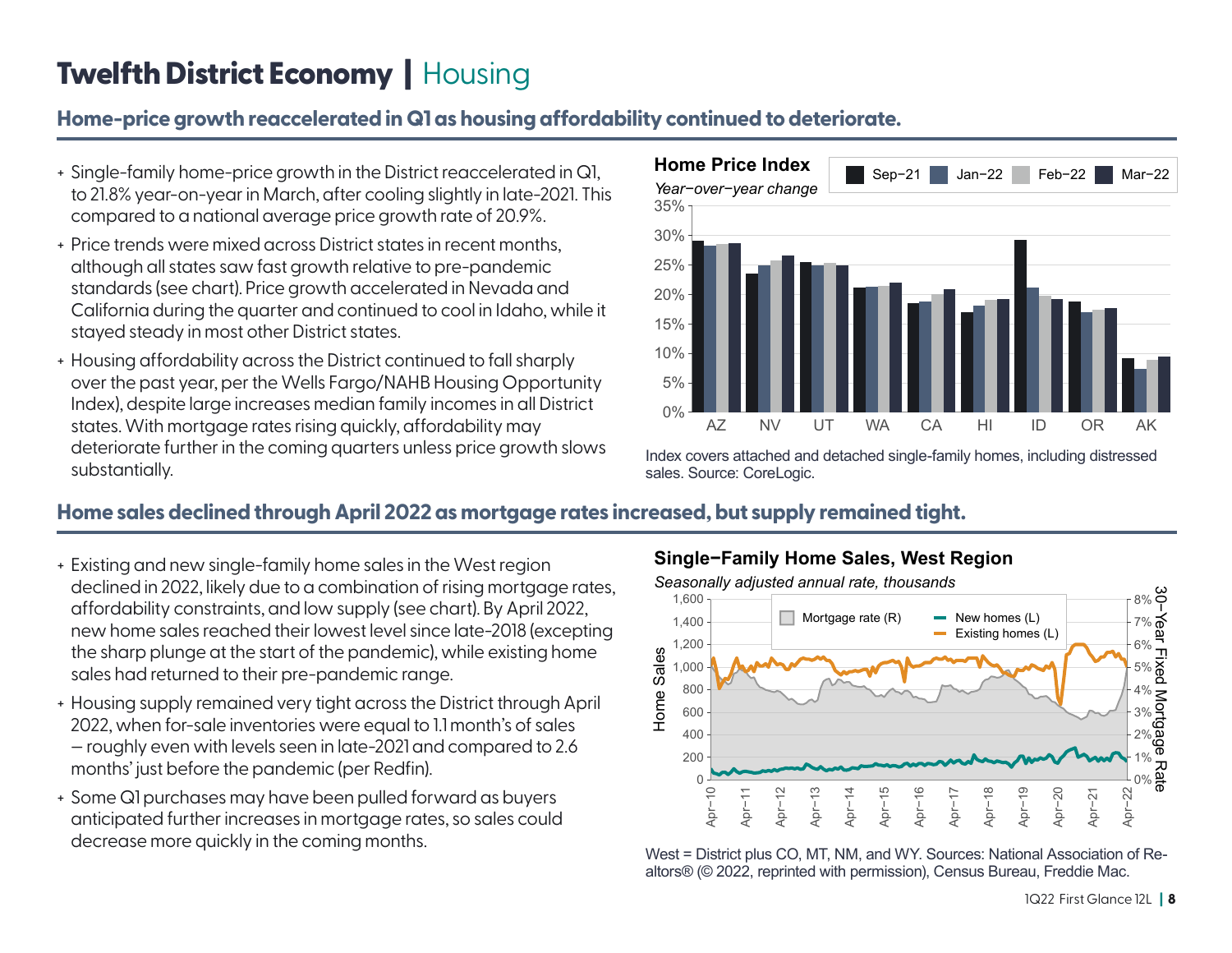## **Twelfth District Economy | Housing**

#### **National purchase mortgage originations remained strong in Q1, but refinance originations fell sharply.**

- + Buyers' anticipation of continued interest rate increases may have helped sustain demand for 1-4 family mortgage originations in Q1. Although the dollar volume of purchase originations was seasonally lower in 1Q22, the decline was less severe than typical for recent years, and the year-over-year increase in purchase volume was the largest since the Great Recession (see chart).
- + Similar to dollar volumes, the number of 1-4 family purchase applications in Q1 also increased from a year earlier.
- + Higher interest rates have had a large effect on 1-4 family refinance activity, with originations down 67% since peaking in 4Q20, including a particularly large drop in 1Q22.
- + Looking ahead, the Mortgage Bankers Association forecast shows purchase mortgage originations declining by 6.8% over the coming year, while refinance originations will decline by 48.7%.

#### **Estimated Mortgage Originations, Nation**



1-4 family mortgages; not seasonally adjusted. Source: Mortgage Bankers Association.

#### **Housing permit issuance was strong in 2022 YTD, but housing completions declined.**

- + 1-4 family housing permits issued in the District reaccelerated rapidly in Q1, and pulled even with the April 2021 peak by March 2022, although the increase stalled in April (see chart). Oregon, Idaho, Arizona, and California saw the strongest issuance in 2022 YTD.
- + 5+ family permits issued have stabilized since the second half of 2021 but remained well above the post-Great Recession trend as of April.
- + Per the Census Bureau, housing completions in the West region fell by 6.7% year-over-year in April 2022, suggesting that builders faced rising costs and/or supply chain problems, although April completions were up from March.
- + Homebuilder confidence in the West also declined in April and May, per the NAHB/Wells Fargo Housing Market Index. The report's authors highlighted material costs, interest rates, and affordability concerns as weighing on sentiment.

#### **Housing Permits, Twelfth District**

*Seasonally adjusted annual rate, 3−month avg., thousands*



Source: Census Bureau via Haver Analytics.

#### 1Q22 First Glance 12L **| 9**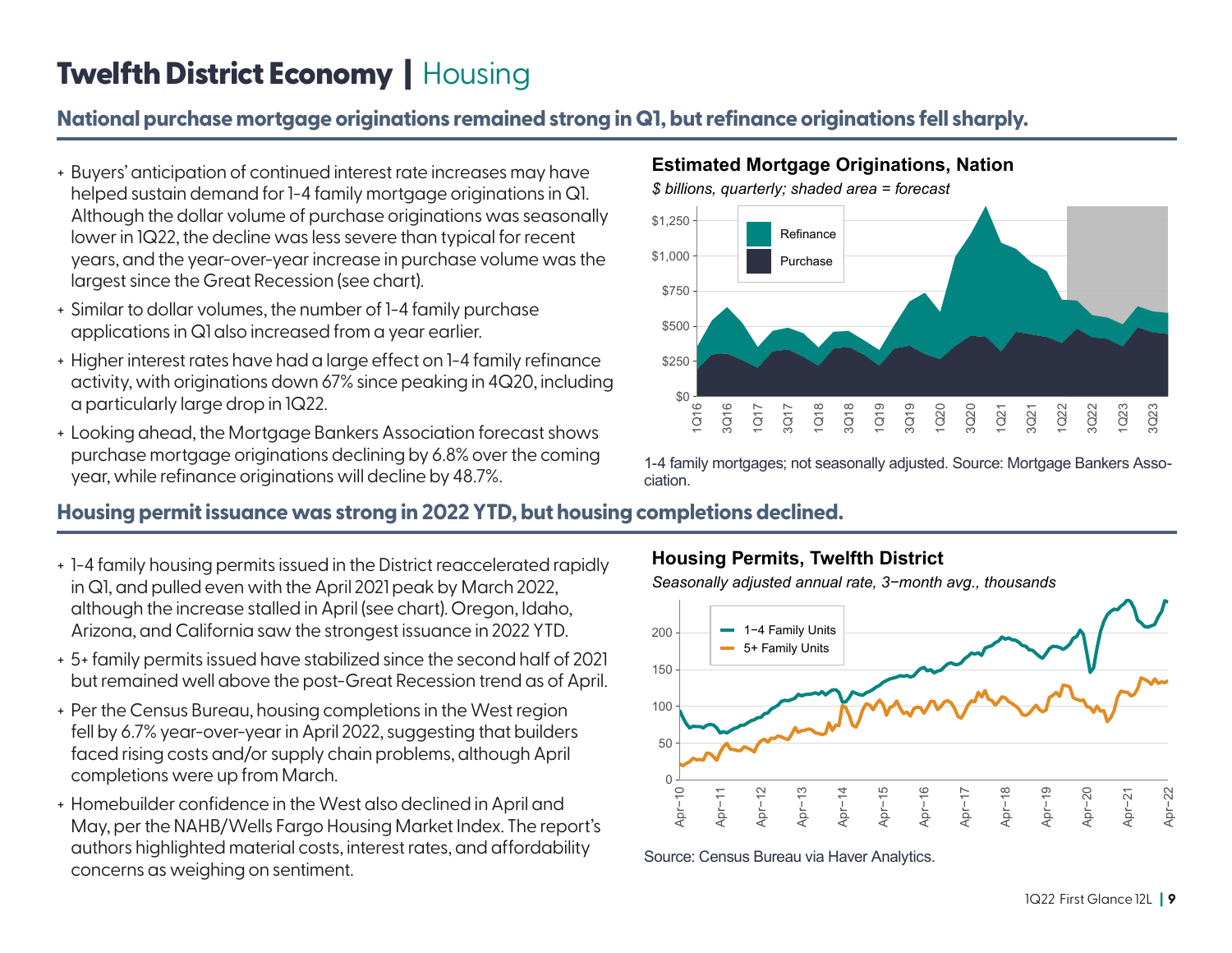## **Twelfth District Economy | Commercial Real Estate**

#### **CRE transaction volumes remained strong in 1Q22 after a banner year in 2021.**

- + CRE transactions in the West got off to a strong start in Q1, with the number of transactions increasing relative to a year earlier for all sectors except industrial properties (see chart). However, national data for April suggested some slowdown amid rising interest rates.
- + The decline in first-quarter industrial transactions may have been simple mean reversion after an extremely strong year in 2021, as the count compared favorably to pre-pandemic trends.
- + An increase in office transactions relative to 1Q21 was shared across both downtown (CBD) and suburban properties, although CBD office transactions remained below their 1Q19 and 1Q20 levels.
- + First-quarter apartment transactions approached the post-Great Recession peak reached in 1Q16, while hotel transactions remained well above levels typically seen in the first quarter since the Great Recession.

#### **CRE price growth eased slightly across sectors, except for industrial.**

- + Nationwide, CRE price growth eased slightly in Q1, with the slowdown evident in all sectors except industrial prices, which accelerated to 30.1% year-over-year in March 2022 (see chart).
- + In a reversal from the pandemic trend, suburban office prices eased slightly in Q1, while CBD office prices rose. Retail property prices also slowed in February and then declined slightly in March 2022.
- + According to Real Capital Analytics data, the spread of cap rates in the West to the 10-year U.S. Treasury rate declined further across sectors, suggesting lower risk compensation for investors.
- + The 2Q22 [Real Estate Roundtable Sentiment Index](https://www.rer.org/media/quarterly-economic-sentiment-survey) declined sharply from the previous quarter, however, with industry participants expressing concern over inflation and interest rates. Notably, 48% of survey respondents expected real estate values to decline during the year ahead; only 13% responded similarly in 1Q22.

#### **CRE Transactions, West Region**





Includes transactions of properties valued \$2.5 million and above; West = District plus CO, MT, NM, and WY. Source: Real Capital Analytics.



Based upon repeat-sales transactions; CBD = central business district. Source: Real Capital Analytics.

#### **Commercial Property Price Indices, Nation**

*Mar−19 = 100*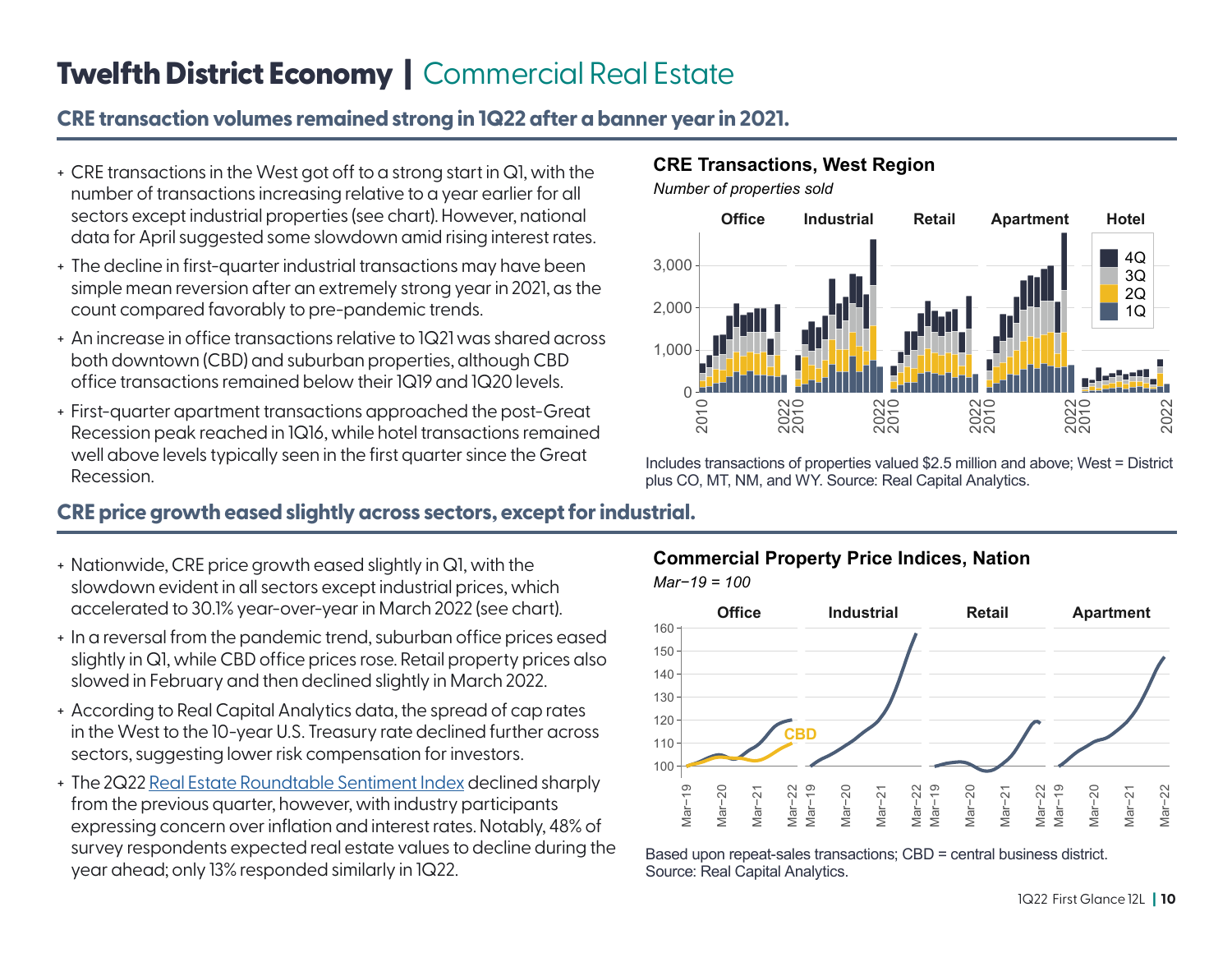## **Twelfth District Economy | Commercial Real Estate**

#### **Office vacancy rates continued to increase in Q1, but vacancies stabilized at low levels in other sectors.**

- + Average CRE vacancy rates for District markets stabilized at near record lows in the industrial and apartment sectors in 1Q22. The average retail vacancy rate continued to decline, while the average office vacancy rate climbed higher (see chart).
- + According to CBRE-EA forecasts, office vacancies in the District may stabilize starting in 2Q22 and start to decline in 2023.
- + San Francisco remained an outlier among District markets for its large increase in vacancy rates since the beginning of the pandemic across the office, retail, and industrial sectors. Even the apartment vacancy rate in San Francisco remained slightly above its prepandemic level in Q1, although other Bay Area markets recovered.
- + Southern California markets and Phoenix, on the other hand saw notably large declines in industrial vacancies since 4Q19.

#### **Avg. CRE Vacancy Rates, Twelfth District Markets**

*Weighted by stock, shaded area = 3−year forecast*



Includes the 16 to 18 largest markets in the District, depending on the sector. Source: CBRE-EA, SF Fed calculations.

#### **Industrial and apartment rents extended gains in Q1, while office and retail rents fell further.**

- + Across District markets, average real apartment rents in 1Q22 largely extended trends exhibited in recent quarters (see chart).
- + Average industrial and apartment rents were near or above prepandemic highs as of Q1. Apartment rents continued to grow rapidly, while industrial rents resumed their growth after a lull in 2021.
- + Average office rents continued to decline. CBRE-EA expected office rents to slip further through early-2023. Meanwhile, they forecasted a stabilization of retail rents this year.
- + As with vacancies, San Francisco was an outlier for large declines in real rents since the start of the pandemic across all sectors, although San Jose also saw a large drop in apartment rents.
- + On the other hand, Phoenix, Tucson, and Las Vegas saw large apartment rent increases.

#### **CRE Real Rent Indices, Twelfth District Markets**

*Weighted by stock, shaded area = 3−year forecast, 1Q22 = 100*



Asking rents for office and industrial, effective rents for retail and apartment; 16 to 18 largest markets in the District. Source: CBRE-EA, SF Fed calculations.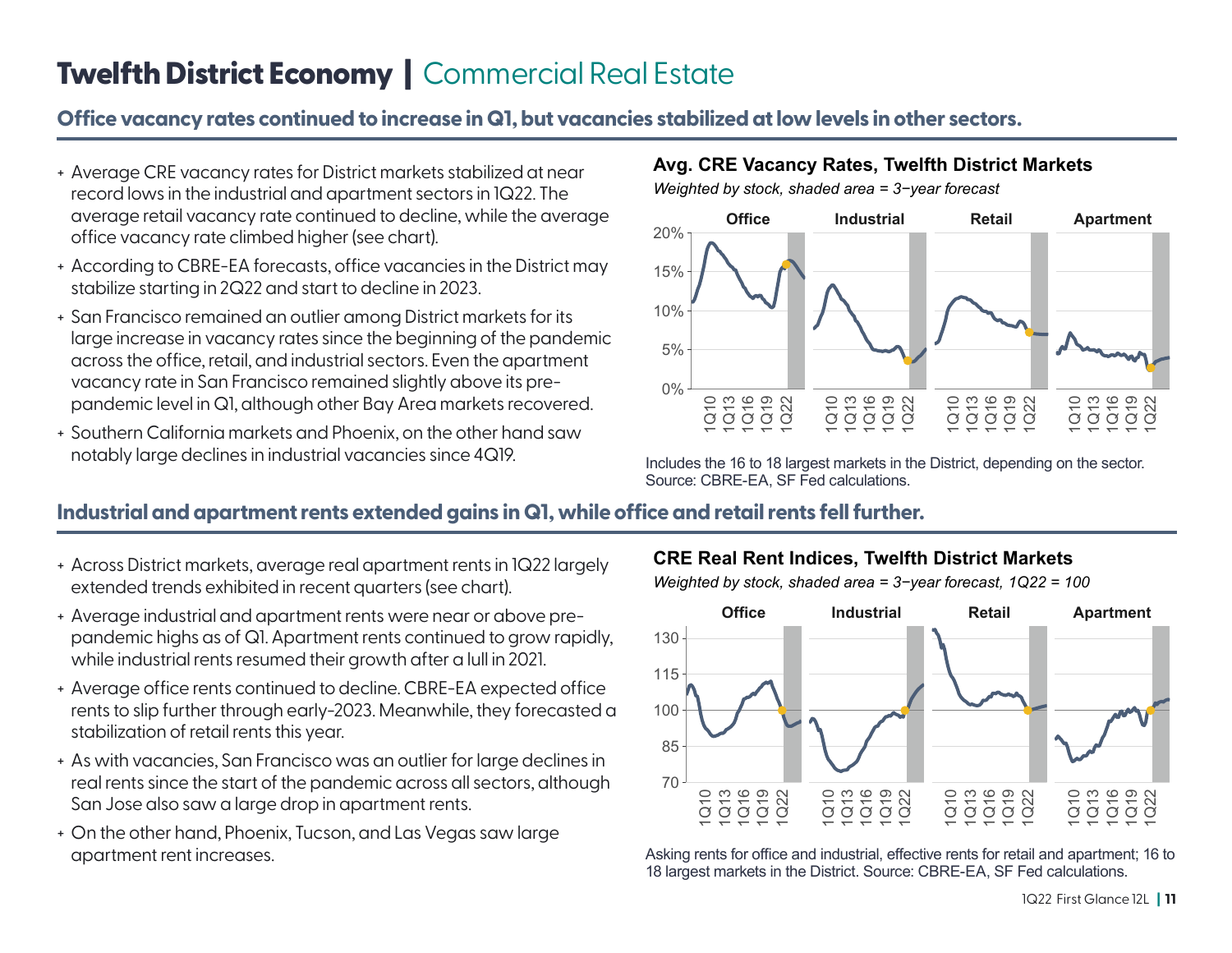## Twelfth District Banking Conditions | Earnings

### **Median District bank first quarter profit ratios declined.**

- + During 1Q22, District banks reported a median ROAA (adjusted for Subchapter S effects) of 1.00%, down 7 bps and 18 bps from the prior and year-ago quarters, respectively (see chart).
- + The downshift in average ROAA was driven primarily by lower net interest margins. This was likely attributable to a slowdown in the pace of PPP loan forgiveness, which typically triggers the recognition of yield-enhancing fees. However, seasonal factors and competition-driven pricing also likely contributed to lower margins during the quarter.
- + According to the 1Q22 [CSBS Community Bank Sentiment Survey,](https://www.csbs.org/cbindex) community bankers in the "West" became more pessimistic about profitability during 1Q22, in contrast to an easing of pessimism among all survey respondents nationally.

#### **Median Net Income / Average Assets (ROAA)**



ROAAs among Subchapter-S filing banks are shown net of theoretical tax expense. Source: Bank Call Reports/Uniform Bank Performance Reports.

#### **Narrower interest margins were likely driven by lower PPP-related fees offsetting rising interest rates.**

- + The median one-quarter net interest income-to-average assets ratio among District banks declined to 3.05% in 1Q22, down 8 bps from 4Q21, as median interest income fell while median interest expense was flat (see chart). With a slower pace of PPP forgiveness, the median yield on C&I loans, which account for the majority of PPP loans, fell by 54 bps quarter-over-quarter, compared to a median decline of 30 bps in the yield on all loans.
- + The District median noninterest expense and income ratios to average assets were roughly flat on the quarter, down just 2 and 1 bps, respectively.
- + The median provision expense ratio among District banks has been zero since 1Q21. In 1Q22, the share of District banks releasing allowances decreased to 18% (from 20% in 4Q21), and the share with positive provision expense also eased to 42% (from 43% in 4Q21).

**Median Pre−Tax Net Income Breakdown, Twelfth District**



Source: Bank Call Reports/Uniform Bank Performance Reports.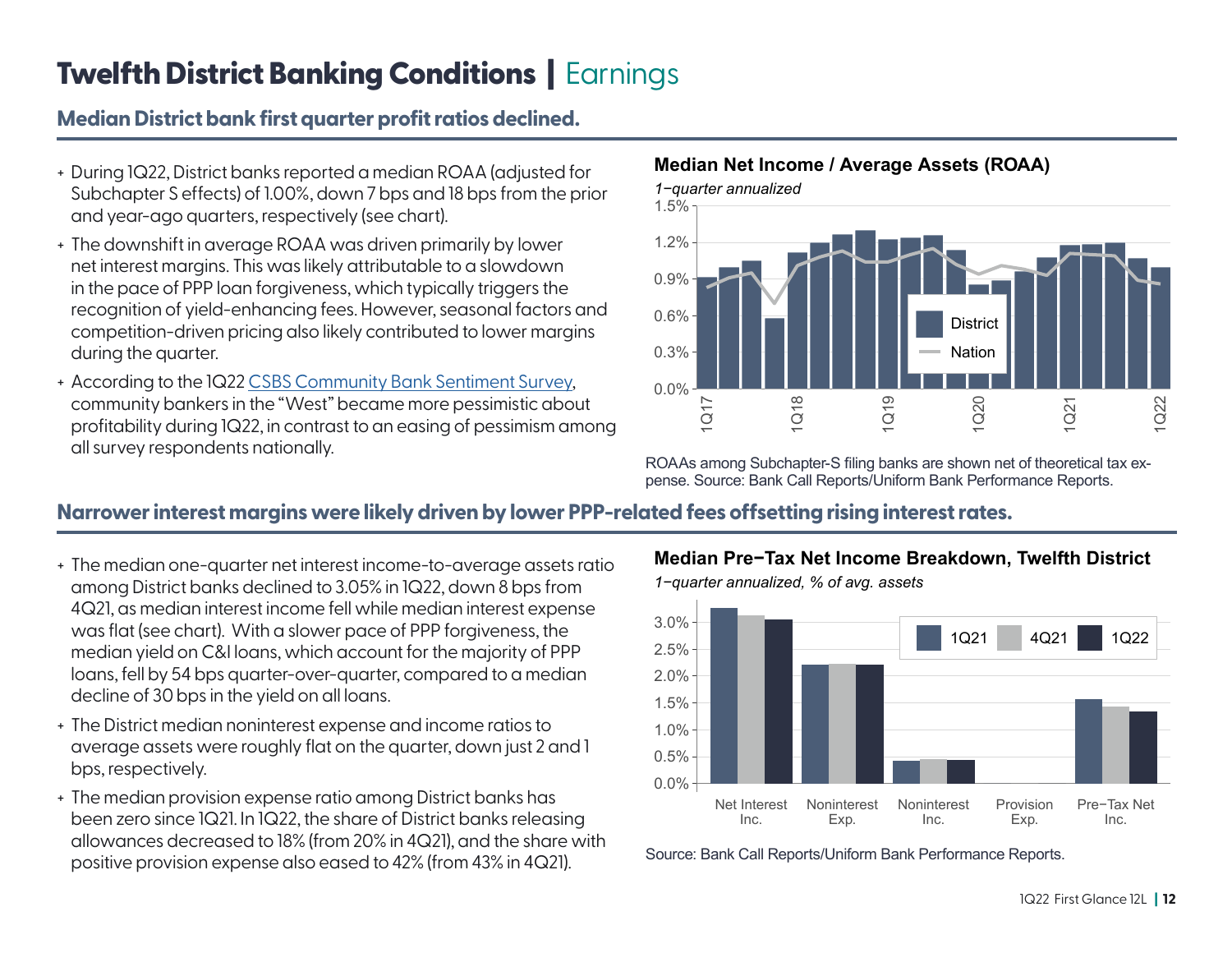## **Twelfth District Banking Conditions | Growth + Concentrations**

#### **Annual CRE loan growth rates accelerated; PPP distortions affected annual comparisons for total loans and leases.**

- + District banks' median year-over-year growth in non-PPP loans accelerated to 13.4%, typically driven by CRE lending. Still, the median one-quarter growth rate for non-PPP loans slowed modestly to 2.15%, likely led in part by seasonal factors.
- + Inclusive of PPP, the median year-over-year net loan growth rate turned slightly negative (see chart). This was influenced by the base period of the comparison — 1Q21 was inflated by the roll out of a new round of PPP. Meanwhile, significant PPP forgiveness activity in the intervening period amplified the year-over-year change.
- + Per the [Small Business Administration](https://www.sba.gov/sites/default/files/2022-04/2022.04.03_Weekly%20Forgiveness%20Report_Public-508.pdf), 90% of PPP funds had been fully or partially forgiven through April 3.
- + Surveys by [IntraFi Network](https://www.intrafi.com/press-insights/bank-survey-reports/) indicate loan growth expectations have eased. By April, 46% of bankers in the West expected loan demand to improve in the ensuing year, down from 71% queried in January.

#### **Median Net Loan Growth, Twelfth District**



Growth rates include changes from mergers as well as organic growth. Source: Bank Call Reports/Uniform Bank Performance Reports.

#### **CRE remained a leading loan category; C&I concentrations eased further amid continued PPP forgiveness activity.**

- + District bank loan portfolios continued to center in CRE categories, including those backed by owner-occupied (OO) and nonowneroccupied (NOO) collateral.
- + At 230%, the District's median NOO CRE concentration ratio which includes NOO NFNR, MF, C&LD, and other CRE purpose loans exceeded a national median of 123% (see chart).
- + Separately, OO CRE mortgages represented 91% of tier 1 capital plus allowances in the District, also above a national median of 59%.
- + PPP forgiveness continued to reduce C&I concentration levels. By 1Q22, District banks' median C&I loan concentration ratio was 67%, down from 76% and 136% in the prior and year-ago quarters, respectively. Meanwhile, the District's median PPP concentration ratio sank to just 3% of tier 1 capital and allowances, down from 64% in 1Q21.

#### **Median Loan Concentrations**

*% of tier 1 capital + ALLL or ACL*



Source: Bank Call Reports/Uniform Bank Performance Reports.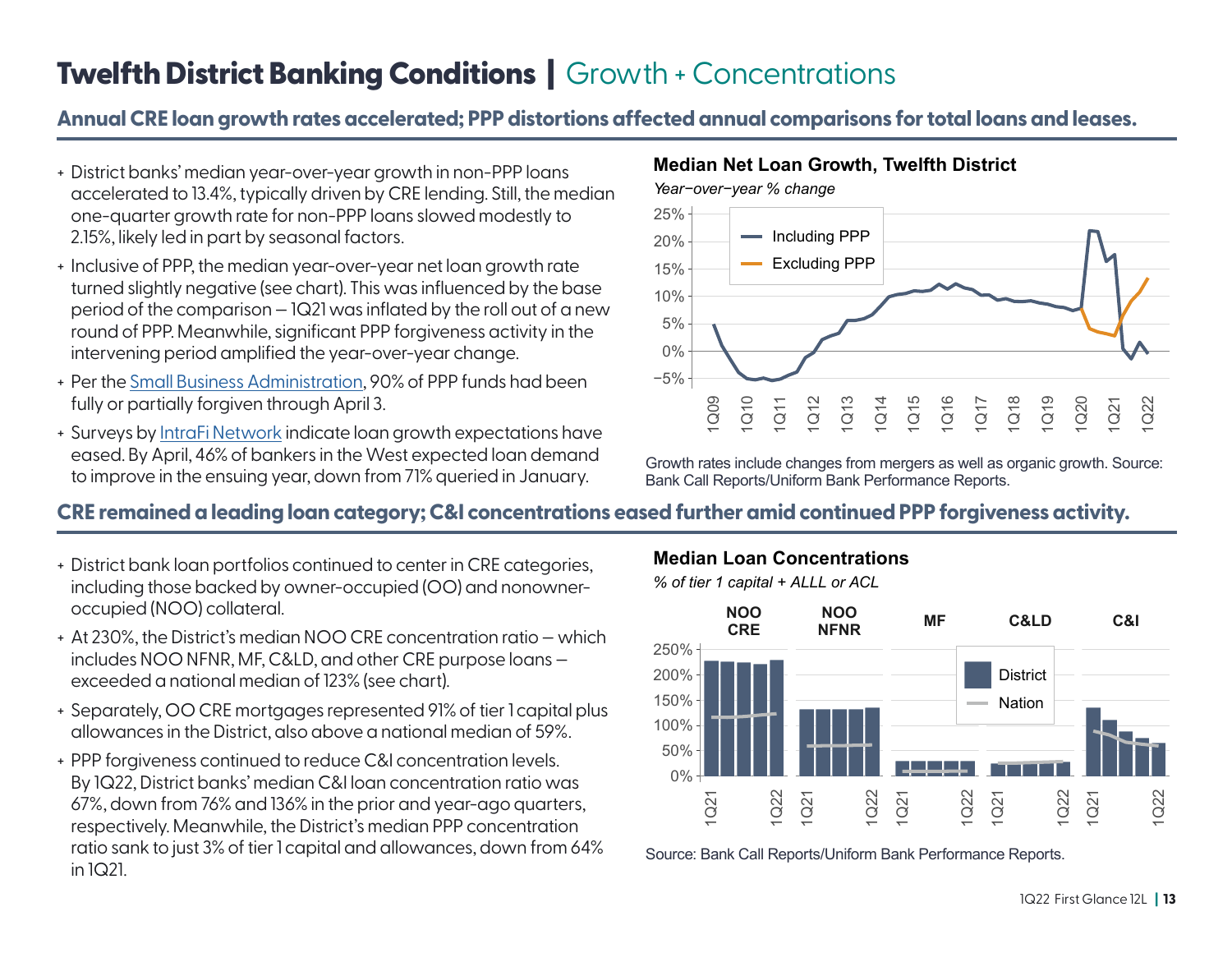## Twelfth District Banking Conditions | Allowances + Underwriting

#### **Median allowance coverage of non-PPP loans slipped further.**

- + Non-PPP loan growth continued to outpace provisions for credit losses. As a result, the ratio of ALLL-to-non-PPP loans eased to a median of 1.40%, down 4 bps and 19 bps from the prior and year-ago quarters, respectively. However, District banks' coverage remained above a national median of 1.35% (see chart).
- + Median coverage ratios among Very Small (1.51%) and Small (1.35%) banks in the District continued to lead those reported among Mid-Sized (1.09%) District banks.
- + As of 1Q22, 84% of District banks had not yet adopted CECL. These generally smaller, non publicly traded institutions will be working toward the goal of adoption by early 2023.
- + Of note, the Federal Reserve hosts a [CECL Resource Center,](https://www.supervisionoutreach.org/cecl) which includes, among other things, the agency's Scaled CECL Allowance for Losses Estimator (SCALE) tool for smaller banks.



**Median ALLL or ACL / Non−PPP Loans & Leases not HFS**

Limited to loan and lease related allowances. Source: Bank Call Reports/Uniform Bank Performance Reports.

#### **Nationally, fewer lenders eased loan standards on net in 1Q22; the economy and competition remained factors.**

- + Per the Federal Reserve's Apri[l 2022 Senior Loan Officer Opinion](https://www.federalreserve.gov/data/sloos.htm)  [Survey \(SLOOS\)](https://www.federalreserve.gov/data/sloos.htm), the net share of lenders easing standards declined for most C&I and CRE loan categories in the latest quarter (see chart).
- + For loans to households, more banks eased than tightened lending, although the scope of easing narrowed for several sub-categories.
- + The April SLOOS also asked special questions about *annual* changes to CRE underwriting. During the past year, lenders were most likely to ease standards on CRE loan pricing, especially for multifamily and NFNR loans. Maximum loan size and interest-only duration were loosened somewhat commonly. Less frequently, lenders lengthened maturities and expanded market areas. Debt service coverage and loan-to-value standards were reportedly least prone to easing.
- + Competition and waning uncertainty about the economy/property fundamentals were often cited among those easing C&I standards during the quarter and CRE terms during the year.



Share reporting tighter minus share reporting easier standards during the quarter. Source: Federal Reserve SLOOS via Haver Analytics.

#### **Net Percent Reporting Tighter (Easier) Loan Standards** *% of surveyed loan officers*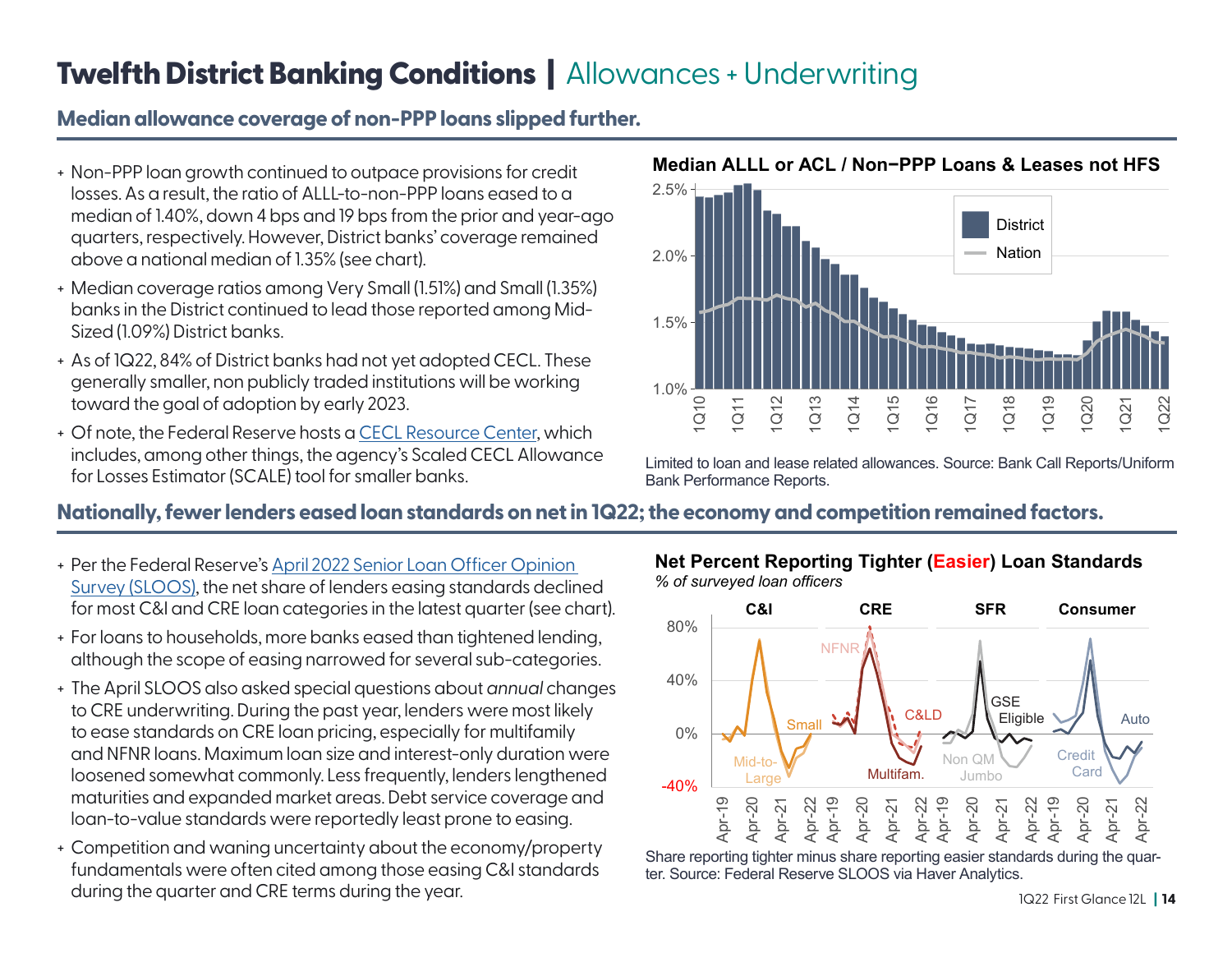## **Twelfth District Banking Conditions | Loan Performance**

#### **Overall, few borrowers exhibited payment problems.**

- + District bank's median noncurrent loan ratio (excluding PPP loans) was limited to 0.19% as of March 31, down 3 bps and 13 bps from the prior and year-ago quarters, respectively (see chart). It remained the lowest median rate among the Federal Reserve's twelve districts.
- + District bank's median overall past due non-PPP loan ratio which includes credits 30-89 days delinquent — was likewise low at 0.38%, and continued to trail a national median of 0.72%. Similar to historical trends, C&I and consumer loans often accounted for a disproportionate share of delinquencies.
- + The outlook for loan performance will depend on how borrowers adapt to several challenges, including rising interest rates and inflation, supply chain issues, staffing shortages, and the trajectory of economic growth.

#### *Excluding PPP loans* **Median Loan Delinquency Rates, Twelfth District Banks**



Noncurrent includes loans and leases 90+ days past due or on nonaccrual. Source: Bank Call Reports/Uniform Bank Performance Reports.

#### **Net losses on loans and leases remained at historically low levels through 1Q22.**

- + Only 25% of District banks recorded net loan losses during the quarter; meanwhile, 49% reported zero loan losses and the remaining 26% had net recoveries (see chart). Net loan loss rates are typically low in first quarters, increasing progressively over the year.
- + YTD net loss rates in 2020, 2021, and 1Q22 were atypically low, owing primarily to significant fiscal and monetary stimulus and lender forbearance programs.
- + Credit performance may normalize or worsen going forward. The March [CSBS Community Bank Sentiment Index's](https://www.csbs.org/newsroom/community-bankers-begin-year-dim-economic-outlook) sub-index reading for future business conditions slipped 22 points quarter-over-quarter in the West (but at a score of 128, was more sanguine than the U.S.). Similarly, per [IntraFi Network](https://www.intrafi.com/press-insights/bank-survey-reports/), the share of bankers in the West expecting economic conditions to worsen more than doubled to 39% in the three months ending April. Surveys of small and large businesses (e.g., [NFIB](https://assets.nfib.com/nfibcom/Final-SBET-Apr-2022.pdf) and [Business Roundtable\)](https://www.businessroundtable.org/media/ceo-economic-outlook-index) noted similar trends.

**Share of Banks with Net Chargeoffs, Twelfth District**





Source: Bank Call Reports/Uniform Bank Performance Reports.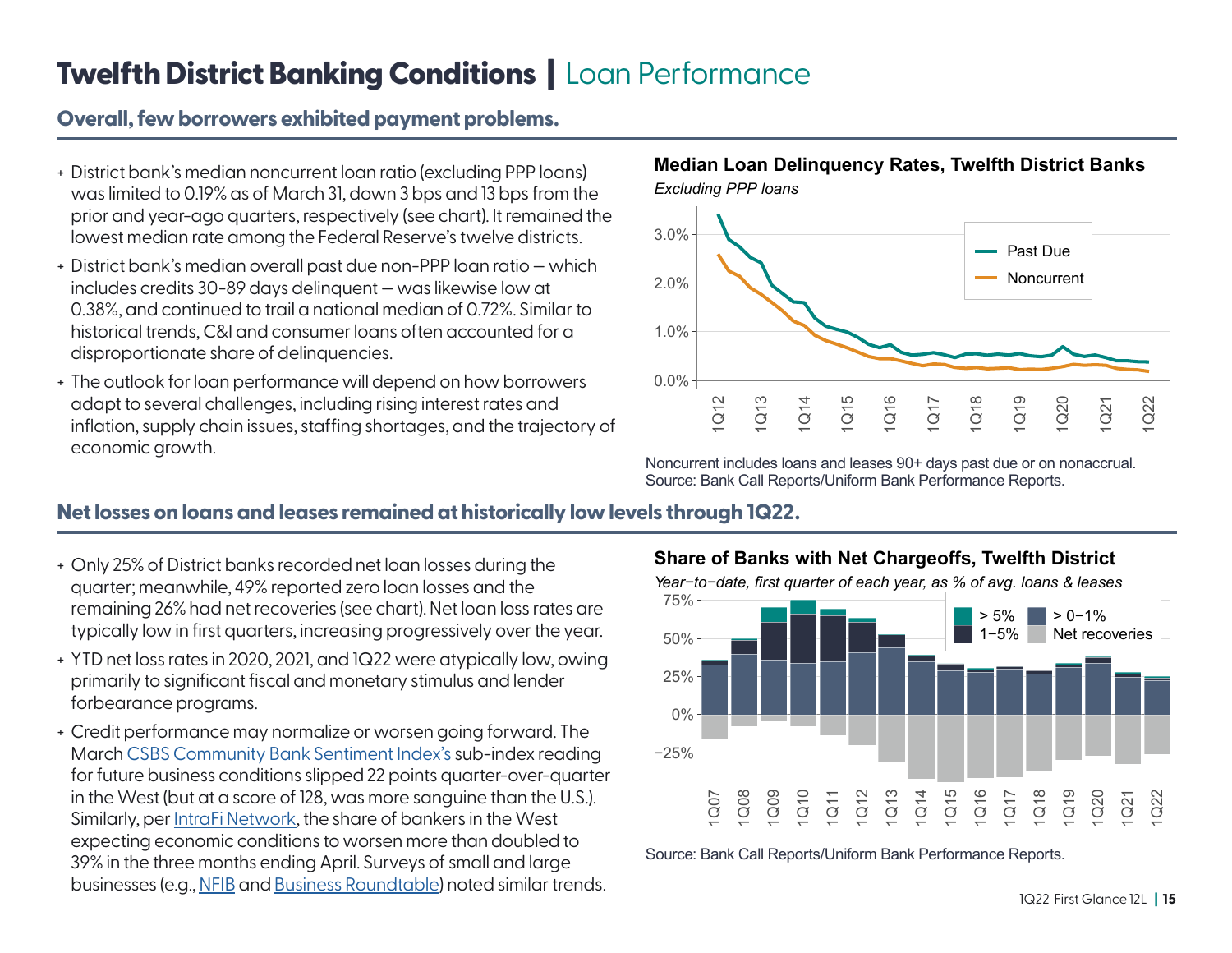## Twelfth District Banking Conditions | Liquidity

#### **On-balance sheet liquidity at District banks declined slightly, and bond portfolios dipped in value.**

- + Although median quarterly deposit growth among District banks slowed to 1.4% in 1Q22 — likely due in part to seasonal factors — it outpaced net loan growth, which was hampered by PPP paydowns.
- + In a break from the trend since mid-2020, loan-to-asset ratios gained traction in 1Q22, and the median District bank net loan-to-deposits ratio increased by 98 bps to 68.1%. This was matched by a combined 100 bps decline in the median ratio of liquid instruments and securities to assets to 36.7%, although this remained the highest first quarter median ratio since at least 2001.
- + Rising long-term interest rates caused District banks' median net unrealized losses on available for sale (AFS) securities to surge to 4.6% of portfolio value in 1Q22, from 0.2% the previous quarter (see chart). District bank bond portfolios typically center in residential mortgage-backed securities and U.S. Treasury/agency instruments.

#### *% of portfolio value* **Median Net Unrealized Gains (Losses) on AFS Securities**



End-of-period fair value less amortized cost; Treasury yield at constant maturity. Sources: Federal Reserve, Uniform Bank Performance Reports.

#### **Insured NMDs grew faster than jumbo NMDs, with little evidence of deposit competition so far.**

- + NMDs, which backed roughly 70% of District bank assets prepandemic on a median basis, approached 80% of overall funding by 1Q22. While this growth has been driven by "jumbo" accounts above \$250K, smaller NMDs accounted for the majority of the quarter-overquarter increase in NMDs.
- + Meanwhile, "noncore" funding sources such as jumbo CDs continued to decline and less than half of District banks used interbank and other borrowings (see chart).
- + Rising interest rates appear to have had little effect on deposit competition in the District through 1Q22, as median effective yields paid on large CDs, savings accounts, and transaction accounts declined from the prior quarter. However, per an April 2022 [IntraFi](https://www.intrafi.com/press-insights/bank-survey-reports/)  [Network survey,](https://www.intrafi.com/press-insights/bank-survey-reports/) many bankers in the "West" expected worsening deposit competition (61% of respondents) and higher funding costs (78% of respondents) in the coming twelve months.



Source: Bank Call Reports/Uniform Bank Performance Reports.

#### **Median Liability Category / Assets, Twelfth District Banks**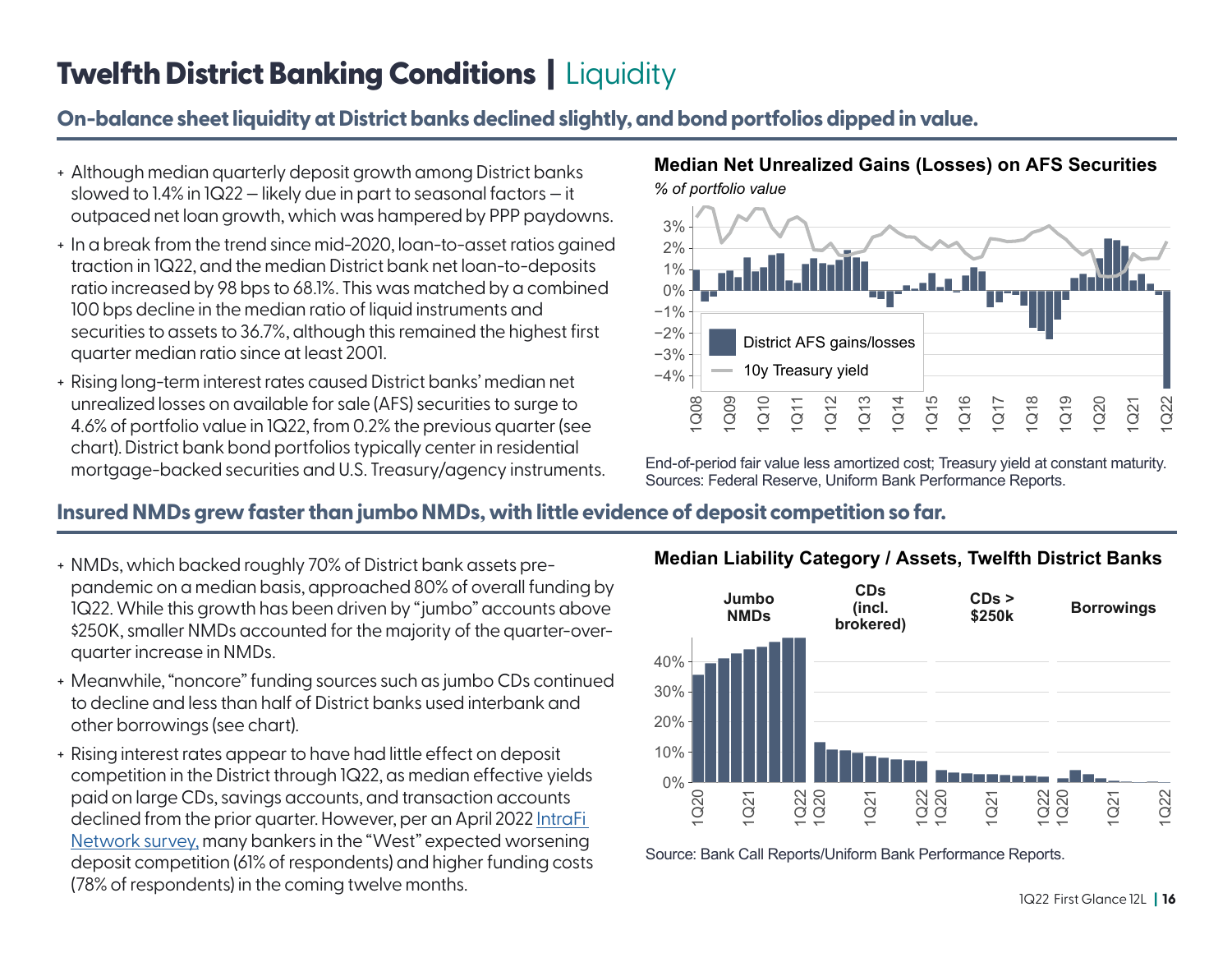## Twelfth District Banking Conditions | Capital

#### **Capital ratio trends continued to vary by measure and size of institution.**

- + Tier 1 leverage ratios improved slightly in 1Q21 amid slowing asset growth and higher earnings retention. Districtwide, the median tier 1 leverage ratio gained 25 bps from 4Q21 to end at 9.96% in 1Q22.
- + Tapering PPP and liquid instrument balances and growth in higherweighted loans and securities have pressured risk-based capital (RBC) measures among Mid-Sized and Large banks (see chart).
- + On a median basis, tier 1 and total RBC ratios among reporting banks in the District measured 14.21% and 15.37% in 1Q22, down 69 bps and 78 bps, respectively, from their 1Q21 peaks.
- + Surveys by [IntraFi Network](https://www.intrafi.com/press-insights/bank-survey-reports/) suggest easing banker confidence about access to capital. In April, 13% of bankers in the West expected capital access to improve in the next twelve months, versus 25% of respondents in January. Meanwhile, 11% expected capital access to worsen, up from 2% in the prior survey period.



Source: Bank Call Reports/Uniform Bank Performance Reports.

#### **First quarter District bank dividend payouts were slightly more common year-over-year.**

- + Among the District's non-Subchapter S banks, 47% paid dividends in 1Q22, up from 44% of banks during 1Q21. Dividend payouts remained least common among District Very Small banks and most common among Mid-Sized institutions (see chart).
- + Districtwide, 22% of banks paid dividends representing of up to onethird of quarterly net income. Another 19% paid dividends that were higher than that but less than net profit, and 7% paid dividends in excess of quarterly net income.
- + Given their comparatively lower dividend payouts, capital accretion tended to be better among smaller banks. On a median basis, 1Q22 retained earnings-to-average equity ratios were 6.8% and 8.4% among Very Small and Small banks based in the District versus 5.2% and 5.8% among District Mid-Sized and nationwide Large banks, respectively.

#### **Cash Dividends by Bank Size**

*Share of C−corp banks paying dividends, as % of quarterly net income*



Excludes banks with Subchapter-S tax treatment, which distribute funds to cover owners' taxes. Source: Bank Call Reports/Uniform Bank Performance Reports.